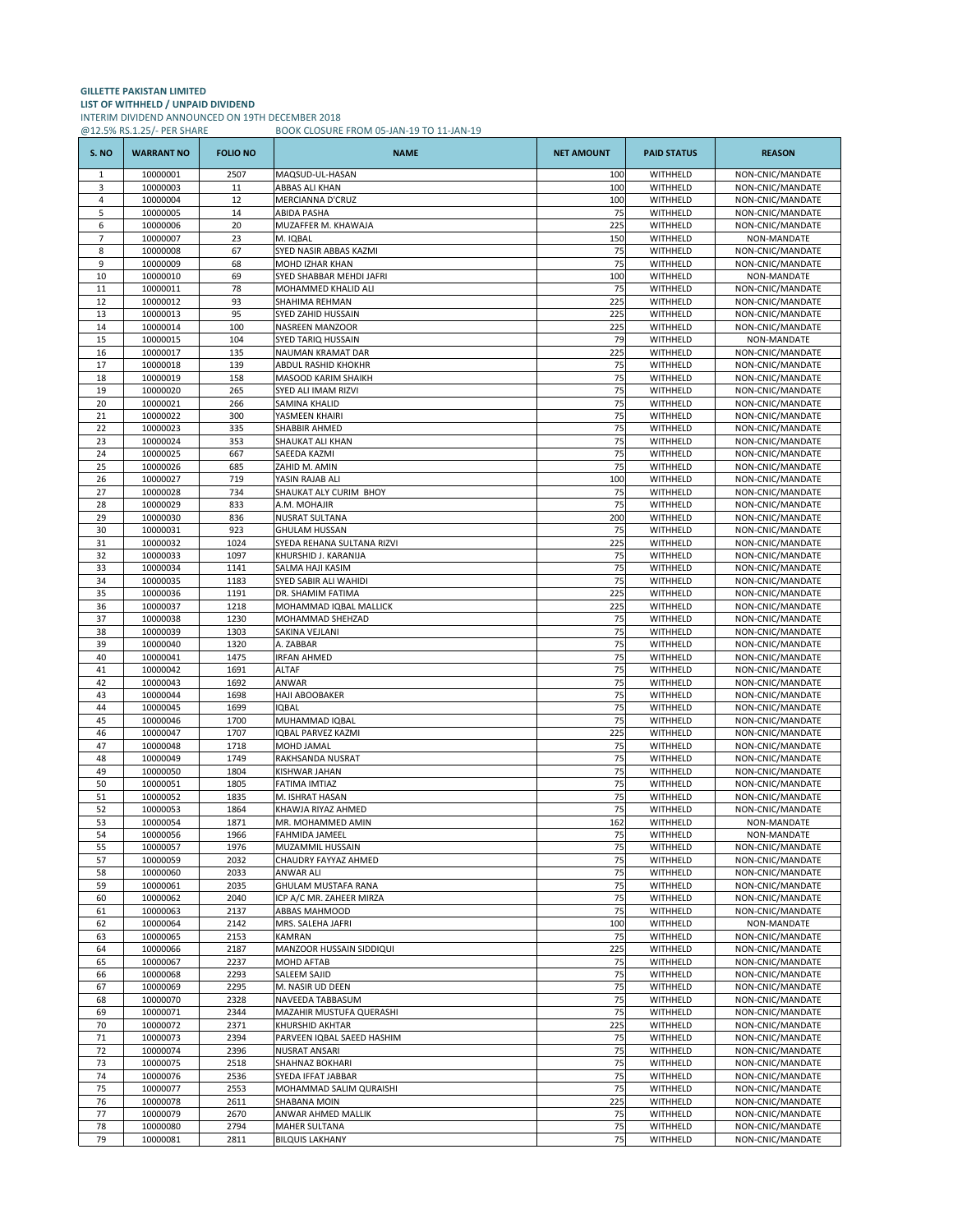## **GILLETTE PAKISTAN LIMITED LIST OF WITHHELD / UNPAID DIVIDEND** INTERIM DIVIDEND ANNOUNCED ON 19TH DECEMBER 2018 @12.5% RS.1.25/- PER SHARE BOOK CLOSURE FROM 05-JAN-19 TO 11-JAN-19

| S. NO      | <b>WARRANT NO</b>    | <b>FOLIO NO</b> | <b>NAME</b>                                       | <b>NET AMOUNT</b> | <b>PAID STATUS</b>   | <b>REASON</b>                        |
|------------|----------------------|-----------------|---------------------------------------------------|-------------------|----------------------|--------------------------------------|
| 80         | 10000082             | 2822            | ABDUL KARIM                                       | 75                | WITHHELD             | NON-CNIC/MANDATE                     |
| 81         | 10000083             | 2846            | ABDUL HAMID                                       | 75                | WITHHELD             | NON-CNIC/MANDATE                     |
| 82         | 10000084             | 2847            | ZAINUL ABDIN                                      | 81                | WITHHELD             | NON-MANDATE                          |
| 83<br>84   | 10000085<br>10000086 | 2865<br>2871    | NOORDDIN S. LALANI<br>ABDUL ALIM                  | 150<br>75         | WITHHELD<br>WITHHELD | NON-CNIC/MANDATE<br>NON-CNIC/MANDATE |
| 85         | 10000087             | 2935            | <b>HABIB TAYUB</b>                                | 75                | WITHHELD             | NON-CNIC/MANDATE                     |
| 86         | 10000088             | 3009            | YUSUF AHMED DADABHOY                              | 75                | WITHHELD             | NON-CNIC/MANDATE                     |
| 87         | 10000089             | 3012            | MR. ABU TALIB JHANDIYA                            | 81                | WITHHELD             | NON-MANDATE                          |
| 88         | 10000090             | 3362            | RABIA BAI                                         | 75                | WITHHELD             | NON-CNIC/MANDATE                     |
| 89         | 10000091             | 3467            | <b>IDRES</b>                                      | 150               | WITHHELD             | NON-CNIC/MANDATE                     |
| 90         | 10000092<br>10000093 | 3468<br>3579    | <b>NOOR ALI</b><br>TARIQ AZIZ                     | 150<br>75         | WITHHELD<br>WITHHELD | NON-CNIC/MANDATE                     |
| 91<br>92   | 10000094             | 3580            | AKBAR ALI                                         | 75                | WITHHELD             | NON-CNIC/MANDATE<br>NON-CNIC/MANDATE |
| 93         | 10000095             | 3633            | <b>VAZIR ALI</b>                                  | 75                | WITHHELD             | NON-CNIC/MANDATE                     |
| 94         | 10000096             | 3772            | SALEEM                                            | 75                | WITHHELD             | NON-CNIC/MANDATE                     |
| 95         | 10000097             | 3850            | KULSUM BEGUM                                      | 75                | WITHHELD             | NON-CNIC/MANDATE                     |
| 96         | 10000098             | 3863            | KHALID AHMED                                      | 75                | WITHHELD             | NON-CNIC/MANDATE                     |
| 97         | 10000099             | 3880            | ZAIBUN-NISA                                       | 225               | WITHHELD             | NON-CNIC/MANDATE                     |
| 98<br>99   | 10000100<br>10000101 | 3902<br>3935    | MAHMOOD HUSSAIN<br>ABDUL AZIZ SULEMAN             | 75<br>75          | WITHHELD<br>WITHHELD | NON-CNIC/MANDATE<br>NON-CNIC/MANDATE |
| 100        | 10000102             | 4018            | ASIF                                              | 75                | WITHHELD             | NON-CNIC/MANDATE                     |
| 101        | 10000103             | 4098            | MR. TASNEEM IMDAD HYDARI                          | 244               | WITHHELD             | NON-MANDATE                          |
| 102        | 10000104             | 4175            | YASMIN NASIR                                      | 75                | WITHHELD             | NON-CNIC/MANDATE                     |
| 103        | 10000105             | 4222            | AMINA                                             | 75                | WITHHELD             | NON-CNIC/MANDATE                     |
| 104        | 10000106             | 4518            | AFROZ BANO                                        | 225               | WITHHELD             | NON-CNIC/MANDATE                     |
| 105<br>106 | 10000107<br>10000108 | 4561<br>4562    | ROSHAN<br>NAEEMA KHATOON                          | 150<br>75         | WITHHELD<br>WITHHELD | NON-CNIC/MANDATE<br>NON-CNIC/MANDATE |
| 107        | 10000109             | 4607            | <b>AZIZA QADIR</b>                                | 75                | WITHHELD             | NON-CNIC/MANDATE                     |
| 108        | 10000110             | 4643            | TAHIRA WAHEED                                     | 75                | WITHHELD             | NON-CNIC/MANDATE                     |
| 109        | 10000111             | 4684            | KISHWAR ZAHID                                     | 100               | WITHHELD             | NON-CNIC/MANDATE                     |
| 110        | 10000112             | 4723            | SERWAT REHANA                                     | 75                | WITHHELD             | NON-CNIC/MANDATE                     |
| 111        | 10000113             | 4740            | SARTAJ UDDIN QURESHI                              | 75                | WITHHELD             | NON-CNIC/MANDATE                     |
| 112<br>113 | 10000114<br>10000115 | 4750<br>4839    | <b>FARIDA ABU TALIF</b><br>MALIK BASHIR AHMED     | 75<br>75          | WITHHELD<br>WITHHELD | NON-CNIC/MANDATE<br>NON-CNIC/MANDATE |
| 114        | 10000116             | 4853            | FAHIM IQBAL                                       | 75                | WITHHELD             | NON-CNIC/MANDATE                     |
| 115        | 10000117             | 4861            | KHALID                                            | 75                | WITHHELD             | NON-CNIC/MANDATE                     |
| 116        | 10000118             | 4905            | <b>NADEEM ALI</b>                                 | 75                | WITHHELD             | NON-CNIC/MANDATE                     |
| 117        | 10000119             | 4922            | SHAMIM BARI                                       | 225               | WITHHELD             | NON-CNIC/MANDATE                     |
| 118        | 10000120             | 4930            | MUHAMMAD JAWED                                    | 75                | WITHHELD             | NON-MANDATE                          |
| 119<br>120 | 10000121<br>10000122 | 4966<br>5086    | NOOR MOHD                                         | 75<br>75          | WITHHELD<br>WITHHELD | NON-CNIC/MANDATE                     |
| 121        | 10000123             | 5091            | MUHAMMAD ATHAR HUSSAIN<br><b>JAVED AKHTAR</b>     | 75                | WITHHELD             | NON-CNIC/MANDATE<br>NON-CNIC/MANDATE |
| 122        | 10000124             | 5104            | RAHAT AMIR                                        | 75                | WITHHELD             | NON-CNIC/MANDATE                     |
| 123        | 10000125             | 5208            | M. IBRAHIM                                        | 75                | WITHHELD             | NON-CNIC/MANDATE                     |
| 124        | 10000126             | 5259            | MUHAMMED AMIN                                     | 75                | WITHHELD             | NON-CNIC/MANDATE                     |
| 125        | 10000127             | 5270            | DR. SUHAIL GULZAR                                 | 225               | WITHHELD             | NON-CNIC/MANDATE                     |
| 126<br>127 | 10000128<br>10000129 | 5380<br>5382    | SAMIA TOQEER<br>MOHD. RAFIQ AWAN                  | 75<br>75          | WITHHELD<br>WITHHELD | NON-CNIC/MANDATE<br>NON-CNIC/MANDATE |
| 128        | 10000130             | 5397            | AQILA RASHID                                      | 75                | WITHHELD             | NON-CNIC/MANDATE                     |
| 129        | 10000131             | 5401            | MULLICK MOHAMMAD ISHAQUE                          | 75                | WITHHELD             | NON-CNIC/MANDATE                     |
| 130        | 10000132             | 5425            | SURAYYA ZUBAIDA                                   | 75                | WITHHELD             | NON-CNIC/MANDATE                     |
| 131        | 10000133             | 5432            | ARIF-UL-ISALM                                     | 75                | WITHHELD             | NON-CNIC/MANDATE                     |
| 132        | 10000134             | 5449            | M. RAFIQUE USMAN                                  | 75                | WITHHELD             | NON-CNIC/MANDATE                     |
| 133<br>134 | 10000135<br>10000136 | 5451<br>5598    | SARWAT ISLAM<br><b>NUSRAT ATIQ</b>                | 75<br>75          | WITHHELD<br>WITHHELD | NON-CNIC/MANDATE<br>NON-CNIC/MANDATE |
| 135        | 10000137             | 5607            | S. NIZAMUDDIN AHMED                               | 75                | WITHHELD             | NON-CNIC/MANDATE                     |
| 136        | 10000138             | 5613            | <b>FAHIM AHMED</b>                                | 75                | WITHHELD             | NON-CNIC/MANDATE                     |
| 137        | 10000139             | 5615            | SAMINA IFFAT                                      | 75                | WITHHELD             | NON-CNIC/MANDATE                     |
| 138        | 10000140             | 5641            | AHSAN NADEEM                                      | 75                | WITHHELD             | NON-CNIC/MANDATE                     |
| 139        | 10000141             | 5677            | RUKHSANA                                          | 75                | WITHHELD             | NON-CNIC/MANDATE                     |
| 140<br>141 | 10000142<br>10000143 | 5757<br>5773    | MOHAMMED ILYAS QURESHI<br>A. QADIR GALARIA        | 225<br>150        | WITHHELD<br>WITHHELD | NON-CNIC/MANDATE<br>NON-MANDATE      |
| 142        | 10000144             | 5786            | SYED ABDUL NASIR                                  | 75                | WITHHELD             | NON-CNIC/MANDATE                     |
| 143        | 10000145             | 5788            | <b>HUMERA SABRI</b>                               | 75                | WITHHELD             | NON-CNIC/MANDATE                     |
| 144        | 10000146             | 5795            | RAZIA SULTANA                                     | 225               | WITHHELD             | NON-CNIC/MANDATE                     |
| 145        | 10000147             | 5798            | MRS. SHAHNAZ JAVED                                | 75                | WITHHELD             | NON-MANDATE                          |
| 146        | 10000148             | 5799            | SEEMA YASMIN                                      | 75                | WITHHELD             | NON-CNIC/MANDATE                     |
| 147<br>148 | 10000149<br>10000150 | 5801<br>5865    | <b>ABDUL RAUF KHAN</b><br>SABINA                  | 75<br>100         | WITHHELD<br>WITHHELD | NON-CNIC/MANDATE<br>NON-CNIC/MANDATE |
| 149        | 10000151             | 5867            | AMINA                                             | 75                | WITHHELD             | NON-CNIC/MANDATE                     |
| 150        | 10000152             | 5877            | SHAHNAZ PERVEEN                                   | 75                | WITHHELD             | NON-CNIC/MANDATE                     |
| 151        | 10000153             | 5884            | HUSN-E-ARA NIKHAT HAFIZ                           | 75                | WITHHELD             | NON-CNIC/MANDATE                     |
| 152        | 10000154             | 5916            | HUSSAIN ALI                                       | 75                | WITHHELD             | NON-CNIC/MANDATE                     |
| 153        | 10000155             | 5957            | ALI RAZA                                          | 75                | WITHHELD             | NON-CNIC/MANDATE                     |
| 154<br>155 | 10000156<br>10000157 | 6015<br>6058    | KHURSHID UMMAR FAROOQUI<br>M. SHARF UZ ZAMAN KHAN | 75<br>75          | WITHHELD<br>WITHHELD | NON-CNIC/MANDATE<br>NON-MANDATE      |
| 156        | 10000158             | 6064            | MOHAMMAD RAZA                                     | 75                | WITHHELD             | NON-CNIC/MANDATE                     |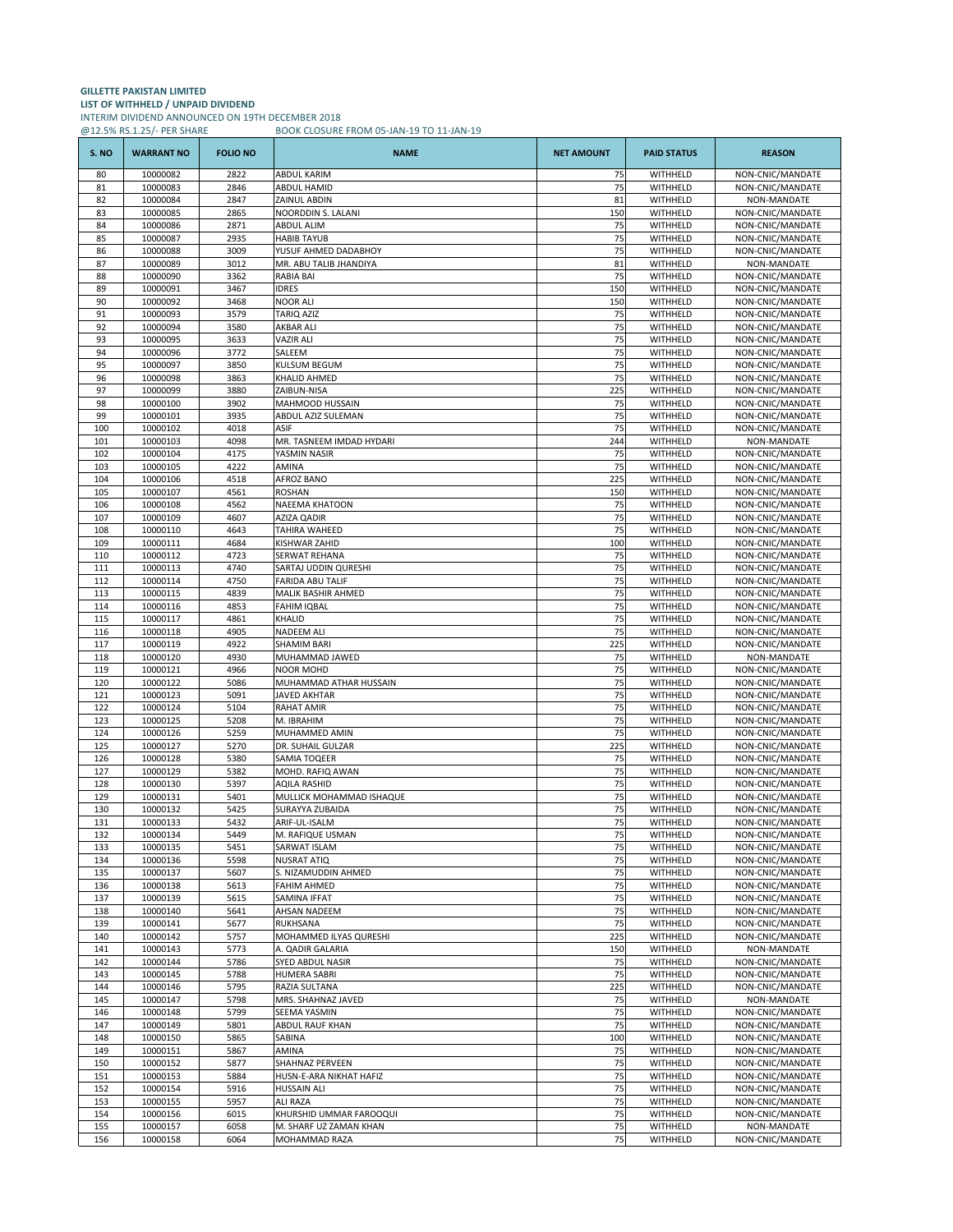# **GILLETTE PAKISTAN LIMITED LIST OF WITHHELD / UNPAID DIVIDEND** INTERIM DIVIDEND ANNOUNCED ON 19TH DECEMBER 2018

@12.5% RS.1.25/- PER SHARE BOOK CLOSURE FROM 05-JAN-19 TO 11-JAN-19

| S. NO      | <b>WARRANT NO</b>    | <b>FOLIO NO</b> | <b>NAME</b>                                       | <b>NET AMOUNT</b> | <b>PAID STATUS</b>   | <b>REASON</b>                        |
|------------|----------------------|-----------------|---------------------------------------------------|-------------------|----------------------|--------------------------------------|
| 157        | 10000159             | 6067            | <b>ABDUL MALIK</b>                                | 100               | WITHHELD             | NON-CNIC/MANDATE                     |
| 158        | 10000160             | 6099            | <b>FAZAL ELHAI</b>                                | 75                | WITHHELD             | NON-CNIC/MANDATE                     |
| 159<br>160 | 10000161<br>10000162 | 6138<br>6503    | KULSUM GANNY<br>ABDUL RAHIM                       | 75<br>75          | WITHHELD<br>WITHHELD | NON-CNIC/MANDATE<br>NON-CNIC/MANDATE |
| 161        | 10000163             | 6887            | YASMIN IQBAL                                      | 225               | WITHHELD             | NON-CNIC/MANDATE                     |
| 162        | 10000164             | 6944            | MUHAMMAD AKBAR SAEED                              | 81                | WITHHELD             | NON-MANDATE                          |
| 163        | 10000165             | 6953            | MOHD MAHFOOZUL BARI                               | 75                | WITHHELD             | NON-CNIC/MANDATE                     |
| 165        | 10000167             | 6990            | ABBAS ALI                                         | 225               | WITHHELD             | NON-CNIC/MANDATE                     |
| 166        | 10000168             | 6998            | NAZIR AHMED                                       | 75                | WITHHELD             | NON-CNIC/MANDATE                     |
| 167<br>168 | 10000169<br>10000170 | 7032<br>7286    | HINA M. ILYAS<br><b>HASAN ABBAS</b>               | 75<br>150         | WITHHELD<br>WITHHELD | NON-CNIC/MANDATE<br>NON-CNIC/MANDATE |
| 169        | 10000171             | 7388            | SHAKIR ISHTIAQ                                    | 75                | WITHHELD             | NON-CNIC/MANDATE                     |
| 170        | 10000172             | 7521            | MUSSARAT IQBAL QURESHI                            | 75                | WITHHELD             | NON-CNIC/MANDATE                     |
| 171        | 10000173             | 7524            | ABBASIA BEGUM                                     | 100               | WITHHELD             | NON-CNIC/MANDATE                     |
| 172        | 10000174             | 7535            | KANEEZ FATMUA                                     | 75                | WITHHELD             | NON-CNIC/MANDATE                     |
| 173        | 10000175             | 7630            | MR. SHAKIR ZAMIR SIDDIQI                          | 75                | WITHHELD             | Invalid account                      |
| 174<br>175 | 10000176<br>10000177 | 7768<br>7780    | SAFDAR HUSSAIN<br>GIRDHARI LAL                    | 75<br>106         | WITHHELD<br>WITHHELD | NON-CNIC/MANDATE<br>NON-MANDATE      |
| 176        | 10000178             | 8166            | SHAKEEL AHMED                                     | 75                | WITHHELD             | NON-CNIC/MANDATE                     |
| 177        | 10000179             | 8247            | JAMALUD DIN QURESHI                               | 75                | WITHHELD             | NON-CNIC/MANDATE                     |
| 178        | 10000180             | 8277            | KAHKASHAN SULTANA                                 | 75                | WITHHELD             | NON-CNIC/MANDATE                     |
| 179        | 10000181             | 8289            | MASROOR A. SIDDIQUI                               | 150               | WITHHELD             | NON-CNIC/MANDATE                     |
| 180        | 10000182             | 8293            | SHEIKH MOHAMED IQBAL WALLY                        | 75                | WITHHELD             | NON-CNIC/MANDATE                     |
| 181        | 10000183             | 8294            | RAISA BEGUM                                       | 75                | WITHHELD             | NON-CNIC/MANDATE                     |
| 182        | 10000184             | 8300            | MOHAMMED NAEEM                                    | 3,000             | WITHHELD             | NON-CNIC/MANDATE                     |
| 183        | 10000185             | 8318            | MANZUR AHMAD                                      | 75                | WITHHELD             | NON-CNIC/MANDATE                     |
| 185<br>186 | 10000187<br>10000189 | 8342<br>8402    | SHAFIQ MOHAMMAD KHAN<br>MAQSOOD ALI KHAN          | 75<br>75          | WITHHELD<br>WITHHELD | NON-CNIC/MANDATE<br>NON-CNIC/MANDATE |
| 187        | 10000190             | 8410            | <b>SYED SHAMIM YAQUB</b>                          | 81                | WITHHELD             | NON-MANDATE                          |
| 188        | 10000191             | 8495            | SAKINA BANOO RAZA HUSSAIN                         | 225               | WITHHELD             | NON-CNIC/MANDATE                     |
| 189        | 10000192             | 8515            | <b>QURATUL-AIN</b>                                | 75                | WITHHELD             | NON-CNIC/MANDATE                     |
| 190        | 10000193             | 8516            | SAMEER                                            | 75                | WITHHELD             | NON-CNIC/MANDATE                     |
| 191        | 10000194             | 8559            | MARIAM HAJI AHMED                                 | 75                | WITHHELD             | NON-CNIC/MANDATE                     |
| 192        | 10000195             | 8632            | AFZAL HUSSAIN                                     | 75                | WITHHELD             | NON-CNIC/MANDATE                     |
| 193        | 10000196             | 8634            | M.A. RASHID ANSARI                                | 75                | WITHHELD             | NON-CNIC/MANDATE                     |
| 194<br>195 | 10000197<br>10000198 | 8641<br>8676    | MUHAMMED RAFI BHATTI<br>KHURSHEED ANWAR           | 75<br>75          | WITHHELD<br>WITHHELD | NON-CNIC/MANDATE<br>NON-CNIC/MANDATE |
| 196        | 10000199             | 8692            | <b>FAROOQ ISMAIL</b>                              | 75                | WITHHELD             | NON-CNIC/MANDATE                     |
| 197        | 10000200             | 8693            | HABIB AHMED KHAN                                  | 75                | WITHHELD             | NON-CNIC/MANDATE                     |
| 198        | 10000201             | 8737            | MOHD. TARIQ                                       | 200               | WITHHELD             | NON-CNIC/MANDATE                     |
| 199        | 10000202             | 8810            | KHALIL KHAN                                       | 75                | WITHHELD             | NON-CNIC/MANDATE                     |
| 200        | 10000203             | 8993            | HASHIM                                            | 75                | WITHHELD             | NON-CNIC/MANDATE                     |
| 201        | 10000204             | 8994            | JAFFRI                                            | 75                | WITHHELD             | NON-CNIC/MANDATE                     |
| 202<br>203 | 10000205<br>10000206 | 8995<br>8996    | RUKHSANA SALEH MOHD<br>SHAHNILA UMER ISMAIL       | 75<br>75          | WITHHELD<br>WITHHELD | NON-CNIC/MANDATE<br>NON-CNIC/MANDATE |
| 204        | 10000207             | 8997            | SABRA SHAFI MOHD                                  | 75                | WITHHELD             | NON-CNIC/MANDATE                     |
| 205        | 10000208             | 9407            | HUMAYUN SADIQ                                     | 75                | WITHHELD             | NON-CNIC/MANDATE                     |
| 207        | 10000210             | 9428            | MR. MAQSOOD AKBER                                 | 81                | WITHHELD             | NON-MANDATE                          |
| 208        | 10000211             | 9468            | <b>MALIK NAZ</b>                                  | 225               | WITHHELD             | NON-CNIC/MANDATE                     |
| 209        | 10000212             | 9471            | ASIF GHULAM MOHD                                  | 75                | WITHHELD             | NON-CNIC/MANDATE                     |
| 210        | 10000213             | 9512            | MAJOR NADEEM AHMAD (RETD)                         | 75                | WITHHELD             | NON-CNIC/MANDATE                     |
| 211        | 10000215             | 9574<br>9735    | HAJIYANI AISHA                                    | 150<br>75         | WITHHELD<br>WITHHELD | NON-MANDATE                          |
| 212<br>213 | 10000216<br>10000217 | 9736            | M. OSMAN VOHRA<br>SALIM KARMALLY                  | 300               | WITHHELD             | NON-CNIC/MANDATE<br>NON-MANDATE      |
| 214        | 10000218             | 9742            | AMIRALI MACKWANI                                  | 75                | WITHHELD             | NON-CNIC/MANDATE                     |
| 215        | 10000219             | 9778            | UBAIDULLAH PIRACHA                                | 75                | WITHHELD             | NON-CNIC/MANDATE                     |
| 216        | 10000220             | 10070           | MANSOOR ALI W. PIRALI                             | 300               | WITHHELD             | NON-CNIC/MANDATE                     |
| 217        | 10000221             | 10492           | <b>FARHAT KHAN</b>                                | 75                | WITHHELD             | NON-CNIC/MANDATE                     |
| 218        | 10000222             | 10495           | AMIRALI MACKWANI                                  | 75                | WITHHELD             | NON-CNIC/MANDATE                     |
| 219<br>220 | 10000223<br>10000224 | 10508<br>10519  | MR. MUNIR A. KAZI<br><b>ABDUL SATTAR</b>          | 225<br>300        | WITHHELD<br>WITHHELD | NON-MANDATE<br>NON-CNIC/MANDATE      |
| 221        | 10000225             | 10556           | MUHAMMAD AZIMULLAH                                | 150               | WITHHELD             | NON-CNIC/MANDATE                     |
| 222        | 10000226             | 10557           | MR. MUHAMMAD ALTAF BUTT                           | 100               | WITHHELD             | NON-MANDATE                          |
| 223        | 10000227             | 10581           | FAIYAZ HUSAIN SIDDIQI                             | 75                | WITHHELD             | NON-CNIC/MANDATE                     |
| 224        | 10000228             | 10594           | MR. JAMAL AHMED                                   | 1,200             | WITHHELD             | NON-MANDATE                          |
| 225        | 10000229             | 10611           | M. AHMED SHAMSI                                   | 225               | WITHHELD             | NON-CNIC/MANDATE                     |
| 226        | 10000230             | 10621           | QAMAR H. KHAN                                     | 100               | WITHHELD             | NON-MANDATE                          |
| 227<br>228 | 10000231<br>10000232 | 10637<br>10641  | MOHAMMAD QASIM MULLAH<br>MR. MUHAMMAD JAVAID RAUF | 225<br>225        | WITHHELD<br>WITHHELD | NON-CNIC/MANDATE<br>NON-MANDATE      |
| 229        | 10000233             | 10644           | MR. ABDUL SULTAN K. MERCHANT                      | 637               | WITHHELD             | NON-MANDATE                          |
| 230        | 10000234             | 10647           | MOHAMMAD SADIQ                                    | 75                | WITHHELD             | NON-CNIC/MANDATE                     |
| 231        | 10000235             | 10651           | NADEEM KHALID                                     | 75                | WITHHELD             | NON-CNIC/MANDATE                     |
| 232        | 10000236             | 10654           | ABDUL BARI FAROOQI                                | 150               | WITHHELD             | NON-CNIC/MANDATE                     |
| 233        | 10000237             | 10659           | SHEIKH MOHAMMAD SHAFI                             | 100               | WITHHELD             | NON-CNIC/MANDATE                     |
| 234        | 10000238             | 10669           | SYED IKRAM ALI                                    | 450               | WITHHELD             | NON-CNIC/MANDATE                     |
| 235        | 10000239             | 10673           | SHAMSHAD ALI                                      | 150               | WITHHELD             | NON-CNIC/MANDATE                     |
| 236        | 10000240             | 10749           | KASSAM VAYANI                                     | 300               | WITHHELD             | NON-MANDATE                          |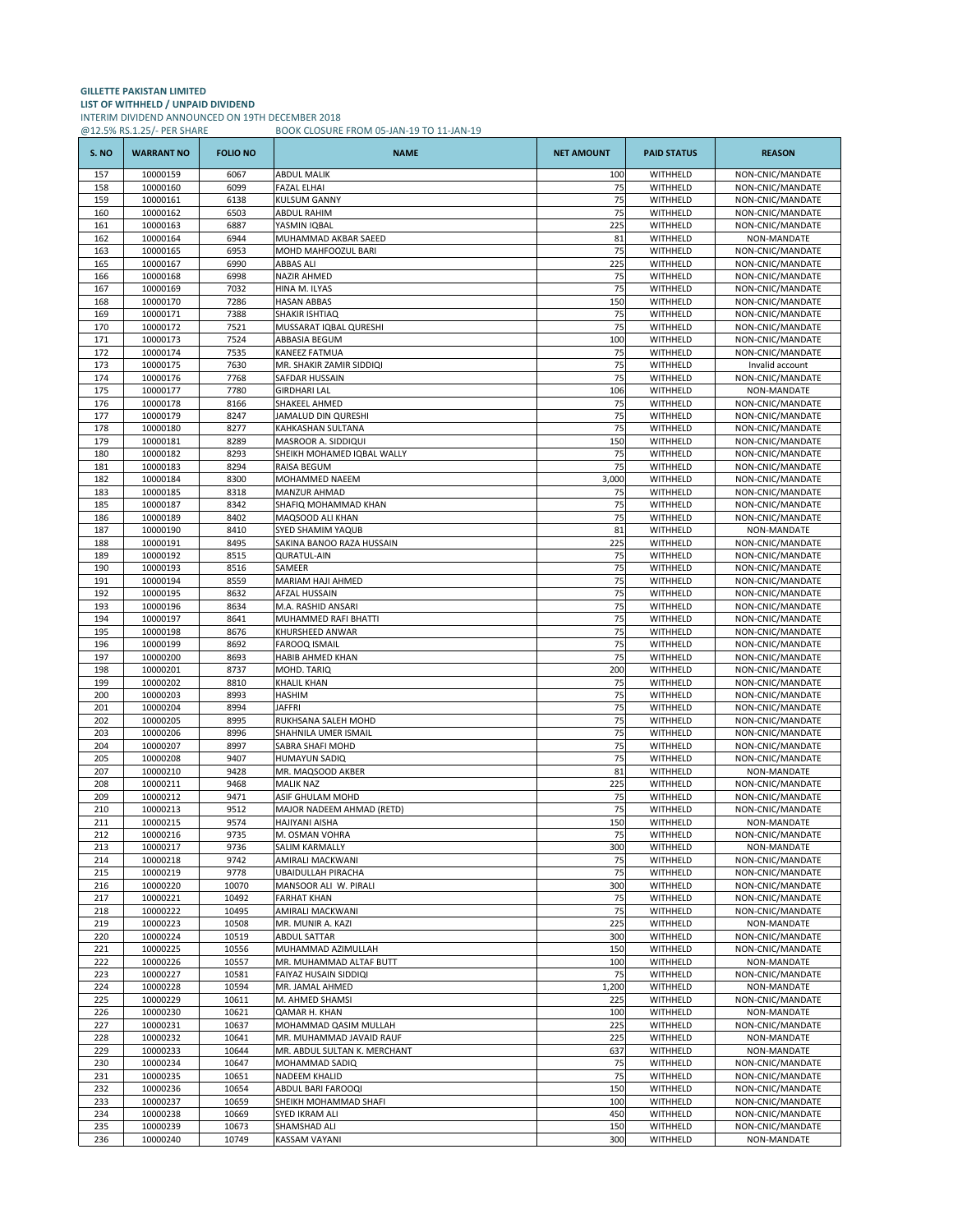## **GILLETTE PAKISTAN LIMITED LIST OF WITHHELD / UNPAID DIVIDEND** INTERIM DIVIDEND ANNOUNCED ON 19TH DECEMBER 2018 @12.5% RS.1.25/- PER SHARE BOOK CLOSURE FROM 05-JAN-19 TO 11-JAN-19

| S.NO       | <b>WARRANT NO</b>    | <b>FOLIO NO</b> | <b>NAME</b>                                       | <b>NET AMOUNT</b> | <b>PAID STATUS</b>   | <b>REASON</b>                        |
|------------|----------------------|-----------------|---------------------------------------------------|-------------------|----------------------|--------------------------------------|
| 237        | 10000241             | 10758           | MR. RIZWAN RIAZUDDIN                              | 81                | WITHHELD             | NON-MANDATE                          |
| 238        | 10000242             | 10765           | ENGR. BADAR HABIB                                 | 300               | WITHHELD             | NON-MANDATE                          |
| 239<br>240 | 10000243             | 10766<br>10780  | ZIA UDDIN AHMED                                   | 75<br>81          | WITHHELD<br>WITHHELD | NON-CNIC/MANDATE<br>NON-MANDATE      |
| 241        | 10000244<br>10000245 | 10793           | MR. ABDUL RASHID MIR<br>NATIONAL BANK OF PAKISTAN | 1,250             | WITHHELD             | NON-CNIC/MANDATE                     |
| 242        | 10000246             | 10821           | MOHAMMAD ZAKARIYA                                 | 75                | WITHHELD             | NON-CNIC/MANDATE                     |
| 243        | 10000247             | 10892           | ASHFAQ AHMAD MIAN                                 | 800               | WITHHELD             | NON-CNIC/MANDATE                     |
| 244        | 10000248             | 10895           | SHAMIM AHMED                                      | 75                | WITHHELD             | NON-CNIC/MANDATE                     |
| 245        | 10000249             | 10902           | FEROZE AHMED KATHURIA                             | 150               | WITHHELD             | NON-CNIC/MANDATE                     |
| 246<br>247 | 10000250<br>10000251 | 10903<br>10904  | <b>NARGIS FEROZE</b><br>ADNAN AHMED FEROZE        | 375<br>75         | WITHHELD<br>WITHHELD | NON-CNIC/MANDATE<br>NON-CNIC/MANDATE |
| 248        | 10000253             | 10930           | MR. MOHAMMAD AZAM KHAN                            | 100               | WITHHELD             | NON-MANDATE                          |
| 249        | 10000254             | 10955           | TAHIRA BEGUM                                      | 100               | WITHHELD             | NON-CNIC/MANDATE                     |
| 250        | 10000255             | 10958           | SHABBIR AHMED SHAKIR                              | 400               | WITHHELD             | NON-CNIC/MANDATE                     |
| 251        | 10000256             | 10969           | KALIMUDDIN                                        | 162               | WITHHELD             | NON-MANDATE                          |
| 252<br>253 | 10000257<br>10000258 | 10979<br>11061  | QAZI ROUNAQ HEYAT<br>NIDA JAN MOHD                | 75<br>75          | WITHHELD<br>WITHHELD | NON-MANDATE<br>NON-CNIC/MANDATE      |
| 254        | 10000259             | 11067           | HUSSAIN ADAM                                      | 75                | WITHHELD             | NON-CNIC/MANDATE                     |
| 255        | 10000260             | 11074           | KASSIM ALI MANDVIWALA                             | 150               | WITHHELD             | NON-CNIC/MANDATE                     |
| 256        | 10000261             | 11075           | SULTAN ASHRAF KHAN                                | 150               | WITHHELD             | NON-CNIC/MANDATE                     |
| 257        | 10000262             | 11077           | <b>FAREED IQBAL</b>                               | 750               | WITHHELD             | NON-CNIC/MANDATE                     |
| 258        | 10000263             | 11099           | <b>RIAZ RAZI</b>                                  | 100               | WITHHELD             | NON-CNIC/MANDATE                     |
| 259<br>260 | 10000264<br>10000265 | 11100<br>11129  | TAHIR IQBAL<br>MOHAMMED ASHRAF                    | 100<br>75         | WITHHELD<br>WITHHELD | NON-CNIC/MANDATE<br>NON-CNIC/MANDATE |
| 261        | 10000266             | 11160           | <b>ABDUL HAKIM</b>                                | 75                | WITHHELD             | NON-CNIC/MANDATE                     |
| 262        | 10000267             | 11161           | <b>NAJMUL ISLAM</b>                               | 75                | WITHHELD             | NON-CNIC/MANDATE                     |
| 263        | 10000268             | 11167           | AQEEL HAJI KARIM DADA                             | 75                | WITHHELD             | NON-CNIC/MANDATE                     |
| 264        | 10000269             | 11173           | <b>MOHD JAMIL</b>                                 | 75                | WITHHELD             | NON-CNIC/MANDATE                     |
| 265        | 10000270             | 11180           | MIAN ATHAR MAHMOOD                                | 75                | WITHHELD             | NON-CNIC/MANDATE                     |
| 266<br>267 | 10000271<br>10000272 | 11188<br>11212  | GHOUS MOHAMMAD<br>S.M.ABDULLA                     | 75<br>150         | WITHHELD<br>WITHHELD | NON-CNIC/MANDATE<br>NON-CNIC/MANDATE |
| 268        | 10000273             | 11229           | MUHAMMAD SHAMIM ASHRAF                            | 75                | WITHHELD             | NON-CNIC/MANDATE                     |
| 269        | 10000274             | 11237           | ZEBA                                              | 1,350             | WITHHELD             | NON-CNIC/MANDATE                     |
| 270        | 10000275             | 11243           | <b>SUMAIYA KHALID</b>                             | 150               | WITHHELD             | NON-CNIC/MANDATE                     |
| 271        | 10000276             | 11266           | <b>FURQAN</b>                                     | 75                | WITHHELD             | NON-CNIC/MANDATE                     |
| 272        | 10000277             | 11270           | KHWAJA NAEEM SAEED                                | 375               | WITHHELD             | NON-CNIC/MANDATE                     |
| 273<br>274 | 10000278<br>10000279 | 11285<br>11290  | M.AMIN MOTI WALA<br>MOHAMMAD ABDUL QADIR          | 150<br>150        | WITHHELD<br>WITHHELD | NON-MANDATE<br>NON-CNIC/MANDATE      |
| 275        | 10000280             | 11293           | AZIZ DAWOOD SALEH                                 | 150               | WITHHELD             | NON-CNIC/MANDATE                     |
| 276        | 10000281             | 11298           | MUHAMMAD ASHRAF                                   | 100               | WITHHELD             | NON-MANDATE                          |
| 277        | 10000282             | 11303           | HAFEEZ-UR-REHMAN                                  | 100               | WITHHELD             | NON-CNIC/MANDATE                     |
| 278        | 10000283             | 11312           | <b>NILOFER PARVEZ</b>                             | 75                | WITHHELD             | NON-CNIC/MANDATE                     |
| 279<br>280 | 10000284<br>10000285 | 11313<br>11329  | MOHAMMAD ANWAR MOOSANI<br><b>SYED AMIR YAQUB</b>  | 200<br>162        | WITHHELD<br>WITHHELD | NON-CNIC/MANDATE<br>NON-MANDATE      |
| 281        | 10000286             | 11330           | <b>IFTIKHAR AHMAD</b>                             | 150               | WITHHELD             | NON-CNIC/MANDATE                     |
| 282        | 10000287             | 11331           | SURAYYA ZUBAIDA                                   | 150               | WITHHELD             | NON-CNIC/MANDATE                     |
| 283        | 10000288             | 11340           | SHEIKH ZAMIR-UL-HAQ                               | 150               | WITHHELD             | NON-CNIC/MANDATE                     |
| 285        | 10000290             | 11387           | SYED MUHAMMAD AHSAN                               | 75                | WITHHELD             | NON-CNIC/MANDATE                     |
| 286<br>287 | 10000291<br>10000292 | 11394<br>11402  | HAJI A. KARIM<br><b>GHAZI MOHAMMAD</b>            | 200<br>150        | WITHHELD<br>WITHHELD | NON-CNIC/MANDATE<br>NON-CNIC/MANDATE |
| 288        | 10000293             | 11406           | <b>FAUZIA TAHIR</b>                               | 75                | WITHHELD             | NON-CNIC/MANDATE                     |
| 289        | 10000294             | 11410           | <b>ASLAM KHALIQ</b>                               | 75                | WITHHELD             | NON-CNIC/MANDATE                     |
| 290        | 10000295             | 11426           | S.ZULFAQAR-UL-HASNAIN                             | 75                | WITHHELD             | NON-CNIC/MANDATE                     |
| 291        | 10000296             | 11429           | YASMEEN                                           | 75                | WITHHELD             | NON-CNIC/MANDATE                     |
| 292        | 10000297<br>10000298 | 11432<br>11435  | <b>HAMEEDA KHATOON</b>                            | 2,000             | WITHHELD<br>WITHHELD | NON-CNIC/MANDATE                     |
| 293<br>294 | 10000299             | 11449           | MUSHTAQ AHMAD KHAN FCA<br>MOHD HASHIM             | 150<br>75         | WITHHELD             | NON-CNIC/MANDATE<br>NON-CNIC/MANDATE |
| 295        | 10000300             | 11452           | <b>HALIMA KHATOON</b>                             | 75                | WITHHELD             | NON-CNIC/MANDATE                     |
| 296        | 10000301             | 11456           | RANA MUHAMMED ZAFAR                               | 75                | WITHHELD             | NON-CNIC/MANDATE                     |
| 297        | 10000302             | 11458           | SHAKRA BEGUM                                      | 225               | WITHHELD             | NON-MANDATE                          |
| 298        | 10000303<br>10000305 | 11460<br>11497  | <b>ALI BASHIR</b>                                 | 75<br>150         | WITHHELD             | NON-CNIC/MANDATE<br>NON-CNIC/MANDATE |
| 300<br>302 | 10000307             | 11536           | FIROZA HAROON HABIB KATIA<br>AZIZ AHMED DAWOOD    | 900               | WITHHELD<br>WITHHELD | NON-CNIC/MANDATE                     |
| 303        | 10000308             | 11539           | SANAULLAH QURESHI                                 | 500               | WITHHELD             | NON-CNIC/MANDATE                     |
| 304        | 10000309             | 11541           | SAEED AKRAM                                       | 375               | WITHHELD             | NON-CNIC/MANDATE                     |
| 306        | 10000311             | 11563           | MR. MASOOM ALI                                    | 300               | WITHHELD             | NON-MANDATE                          |
| 307        | 10000313             | 11575           | AL ABDULMALEK RAJWANI                             | $\mathbf{1}$      | WITHHELD             | NON-CNIC/MANDATE                     |
| 308<br>309 | 10000315<br>10000316 | 11585<br>11586  | KHALID SALEEM ZAHID<br>MUZAMMIL SULTAN            | 150<br>225        | WITHHELD<br>WITHHELD | NON-MANDATE<br>NON-MANDATE           |
| 310        | 10000317             | 11588           | MUHAMMAD NOOR-E-ARSHI KHAN                        | $\mathbf{1}$      | WITHHELD             | NON-MANDATE                          |
| 311        | 10000318             | 11589           | SAAD AMANULLAH KHAN                               | $\mathbf{1}$      | WITHHELD             | NON-MANDATE                          |
| 312        | 10000319             | 11590           | ALLA ELDIN MOUSTAFA IMAM                          | $\mathbf{1}$      | WITHHELD             | NON-CNIC/MANDATE                     |
| 313        | 10000320             | 11593           | SHERBANO JAFFAR ALI RAVJI                         | 225               | WITHHELD             | NON-MANDATE                          |
| 314        | 10000321             | 11602           | MRS. FARHAT KHALID                                | 75                | WITHHELD             | NON-MANDATE                          |
| 315<br>316 | 10000322<br>10000323 | 11604<br>11605  | MST. NAGINA NOOR<br>MRS. PARWEEN MUNIR            | 600<br>1,950      | WITHHELD<br>WITHHELD | NON-MANDATE<br>NON-MANDATE           |
| 317        | 10000326             | 00521-5527      | <b>GRO BANYAN PARTNERS LP</b>                     | 9,987             | REJECTED             | <b>INVALID ACCOUNT</b>               |